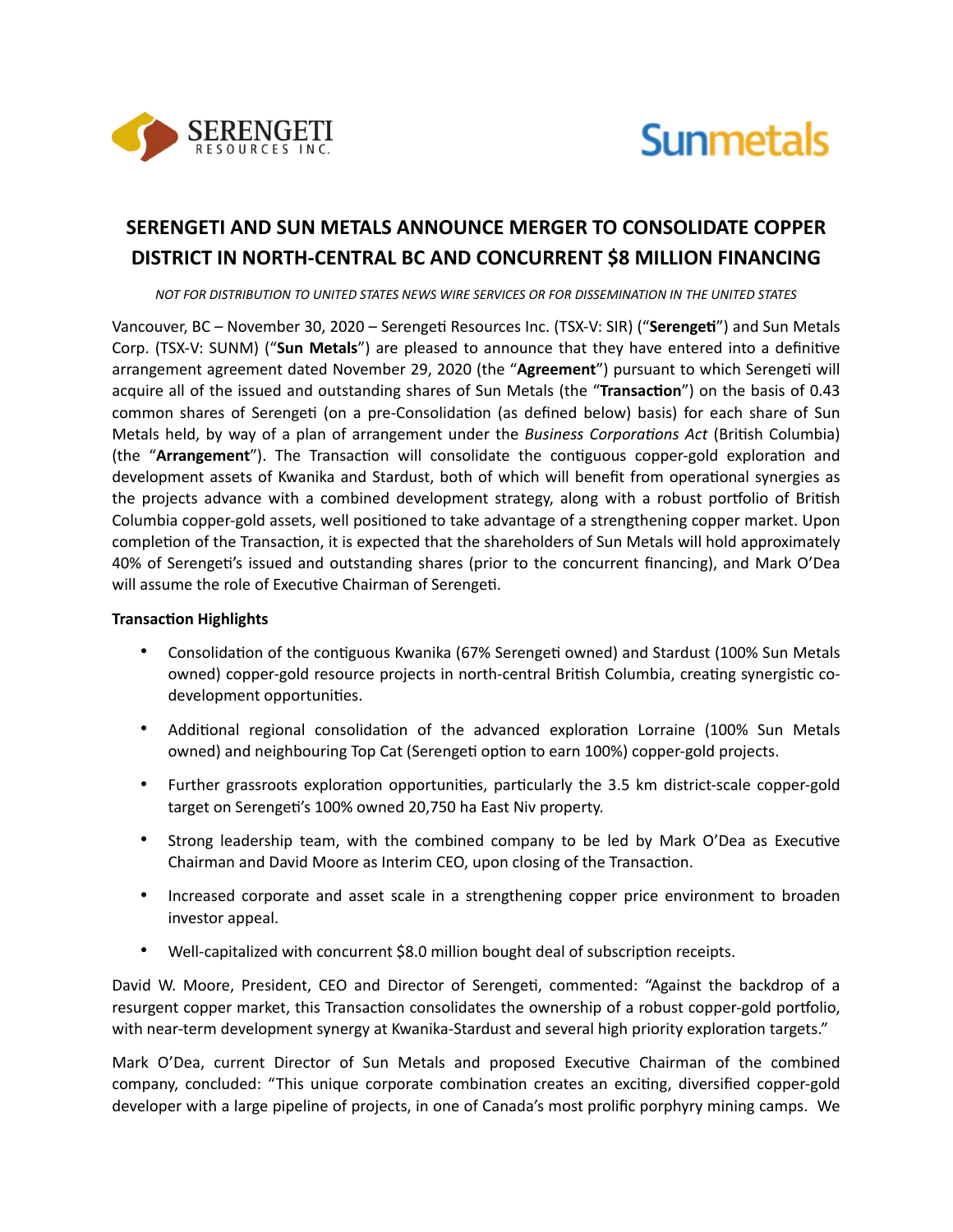are bringing together exploration, development and operational synergies at multiple projects along with ongoing resource expansion opportunities and new discovery potential. I am delighted to be part of this exciting new opportunity both as an executive and meaningful shareholder. I believe the proposed board and management team has the expertise and experience to deliver value into a rising copper market that is hungry for new investment opportunities."

# **Transaction Details**

Pursuant to the terms of the Agreement, Serengeti will acquire all of the issued and outstanding common shares of Sun Metals on the basis of 0.43 common shares of Serengeti (on a pre-Consolidation basis) for each share of Sun Metals held (the "Exchange Ratio"). Warrants and options of Sun Metals will be adjusted or exchanged to become warrants and options, respectively, of Serengeti based on the Exchange Ratio. It is anticipated that these securities will be adjusted or exchanged on a post-Consolidation basis. The Transaction was negotiated at arm's length.

Sun Metals shall be entitled to nominate three directors, including Mark O'Dea as Executive Chairman, to join a newly constituted six-member board of directors of Serengeti, which shall include three nominees of Serengeti. David Moore will remain as Interim CEO of Serengeti, until such time as a full time CEO is appointed.

Immediately prior to the closing of the Transaction, it is anticipated that Serengeti will consolidate its common shares on a two for one basis (the "Consolidation"), subject to the receipt of all necessary approvals.

The Arrangement will be carried out by way of a court-approved plan of arrangement under the *Business Corporations Act* (British Columbia) and is subject to a number of conditions being satisfied or waived by one or both of Serengeti and Sun Metals at or prior to closing of the Arrangement, including approval of Sun Metals securityholders, together with any requisite minority approvals, approval of Serengeti shareholders, completion of the Consolidation, amendment of the Serengeti stock option plan, and receipt of all necessary regulatory and court approvals and the satisfaction of certain other closing conditions customary for a transaction of this nature, including completion of the Offering (as hereinafter defined). The Transaction is also subject to a simple majority of the votes cast by Serengeti shareholders.

It is expected that the special meeting of Sun Metals securityholders and the special meeting of Serengeti shareholders to approve the proposed Arrangement will be held in mid-February 2021 and, if approved at those meetings and all other conditions have been met, it is expected that the Arrangement would close shortly thereafter.

The Agreement includes customary provisions, including non-solicitation, right-to-match and fiduciary out provisions, as well as certain representations, covenants and conditions that are customary for a transaction of this nature. A termination fee of \$750,000 may be payable by either party in the case of certain terminating events.

Further information regarding the Transaction will be contained in management information circulars to be prepared by Sun Metals and Serengeti and mailed to securityholders of Sun Metals and shareholders of Serengeti, in connection with special meetings of securityholders and shareholders to be held by each company, respectively, to consider the Arrangement and related matters. All securityholders of Sun Metals and shareholders of Serengeti are urged to read the information circular once available, as it will contain important additional information concerning the Transaction.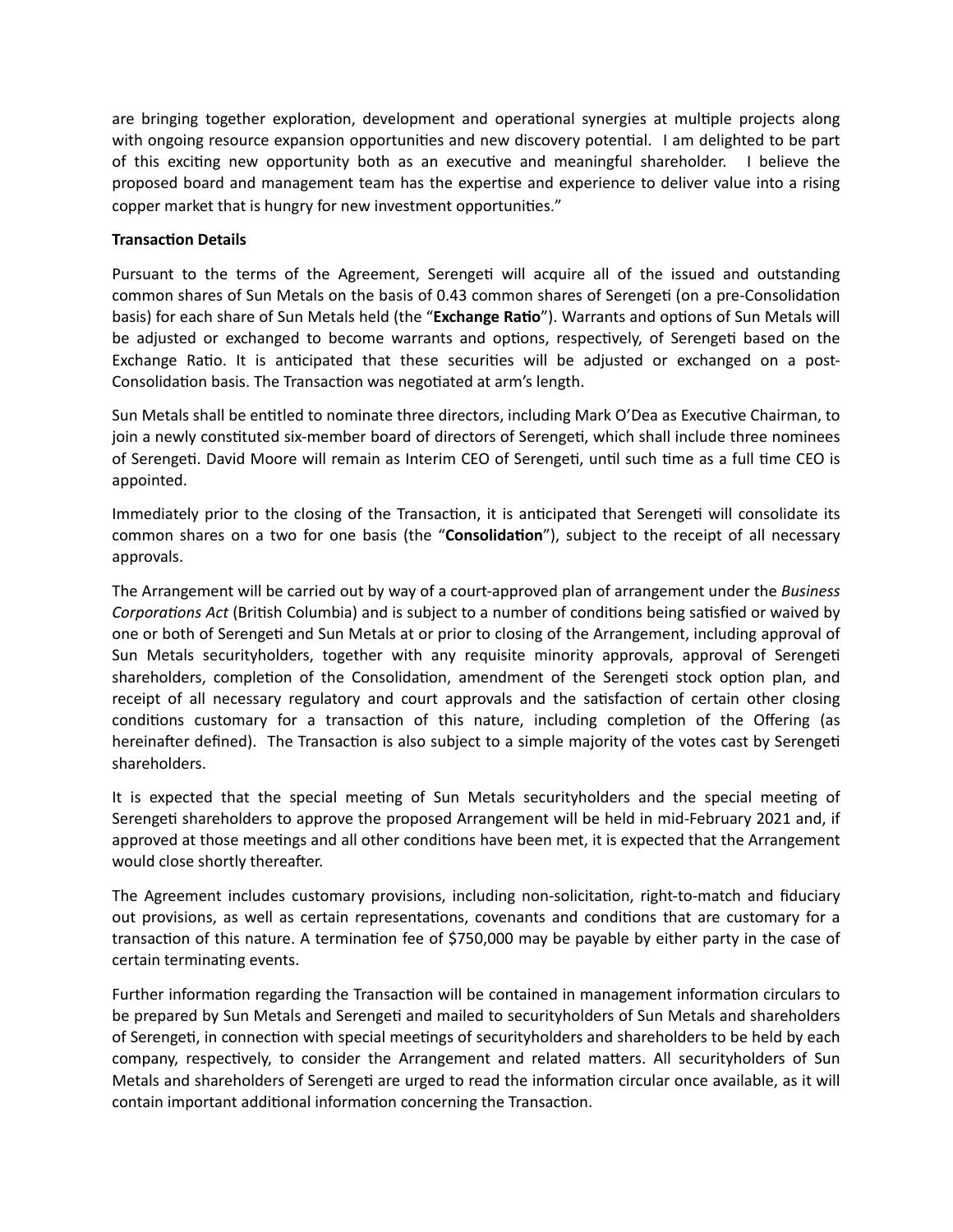Sun Metals is subject to Multilateral Instrument 61-101 – *Protection of Minority Security Holders in Special Transactions* ("MI 61-101"). MI 61-101 provides that, in certain circumstances, where a "related party" (as defined in MI 61-101) of an issuer is entitled to receive a "collateral benefit" (as defined in MI 61-101) in connection with an arrangement transaction such as the Arrangement, such transaction may be considered a "business combination" for the purposes of MI 61-101 and subject to minority shareholder approval requirements.

Sun Metals has determined that certain directors or executive officers of Sun Metals are receiving a "collateral benefit" in connection with the Arrangement as each beneficially owns or exercises control or direction over more than 1% of Sun Metals common shares (calculated in accordance with MI 61-101). Consequently, the Sun Metals common shares beneficially owned, directly or indirectly, these certain directors or executive officers will be excluded for the purposes of determining if minority approval of the Arrangement is obtained.

This announcement is for informational purposes only and does not constitute an offer to purchase, a solicitation of an offer to sell any shares or a solicitation of a proxy.

# **Concurrent Financing**

Concurrent with announcement of the Transaction, Sun Metals has entered into an agreement with a syndicate of underwriters co-led by PI Financial Corp. and Haywood Securities Inc. (collectively, the "**Underwriters**") in connection with a bought deal private placement financing (the "**Offering**") of an aggregate of 64,000,000 subscription receipts (the "Subscription Receipts") at a price of \$0.125 per Subscription Receipt (the "**Issue Price**") for gross proceeds of \$8,000,000.

In addition, Sun Metals has granted the Underwriters an option to purchase up to an additional 9,600,000 Subscription Receipts at the Issue Price, for additional gross proceeds of up to \$1,200,000, exercisable in whole or in part at any time up to 48 hours prior to the closing date of the Offering.

The Subscription Receipts will be issued pursuant to a subscription receipt agreement (the "**Subscription Receipt Agreement**") to be entered into by Sun Metals, the Underwriters, and a licensed Canadian trust company as subscription receipt agent to be agreed upon. Pursuant to the Subscription Receipt Agreement, the gross proceeds of the Offering (less 50% of the Underwriters' cash commission and all of the Underwriters' expenses) (the "**Escrowed Funds**") will be held in escrow pending satisfaction of certain conditions, including, amongst others, (a) the satisfaction or waiver of each of the conditions precedent to the Transaction; and (b) the receipt of all required shareholder and regulatory approvals in connection with the Transaction and the Offering, including the condition approval of the TSX Venture Exchange (the "**Escrow Release Conditions**"). If the Escrow Release Conditions have not been satisfied on or prior to March 31, 2020, the holders of Subscription Receipts will be returned a cash amount equal to the Issue Price of the Subscription Receipts and any interest that has been earned on the Escrowed Funds.

Upon the satisfaction of the Escrow Release Conditions, each Subscription Receipt will automatically convert into one unit of Sun Metals (each a "**Unit**") which shall be exchanged or adjusted into securities of Serengeti at the Exchange Ratio upon completion of the Transaction, on a post-Consolidation basis. Each Unit will consist of one common share of Sun Metals (each a "**Common Share**") and one-half of one common share purchase warrant (each a "**Warrant**"). Each Warrant will be exercisable to acquire one common share of Sun Metals (each a "**Warrant Share**") for a period of 24 months from the closing of the Offering, at an exercise price of \$0.18, as adjusted by the Exchange Ratio, subject to acceleration in the event that the volume weighted average trading price of the common shares of Sun Metals on the TSX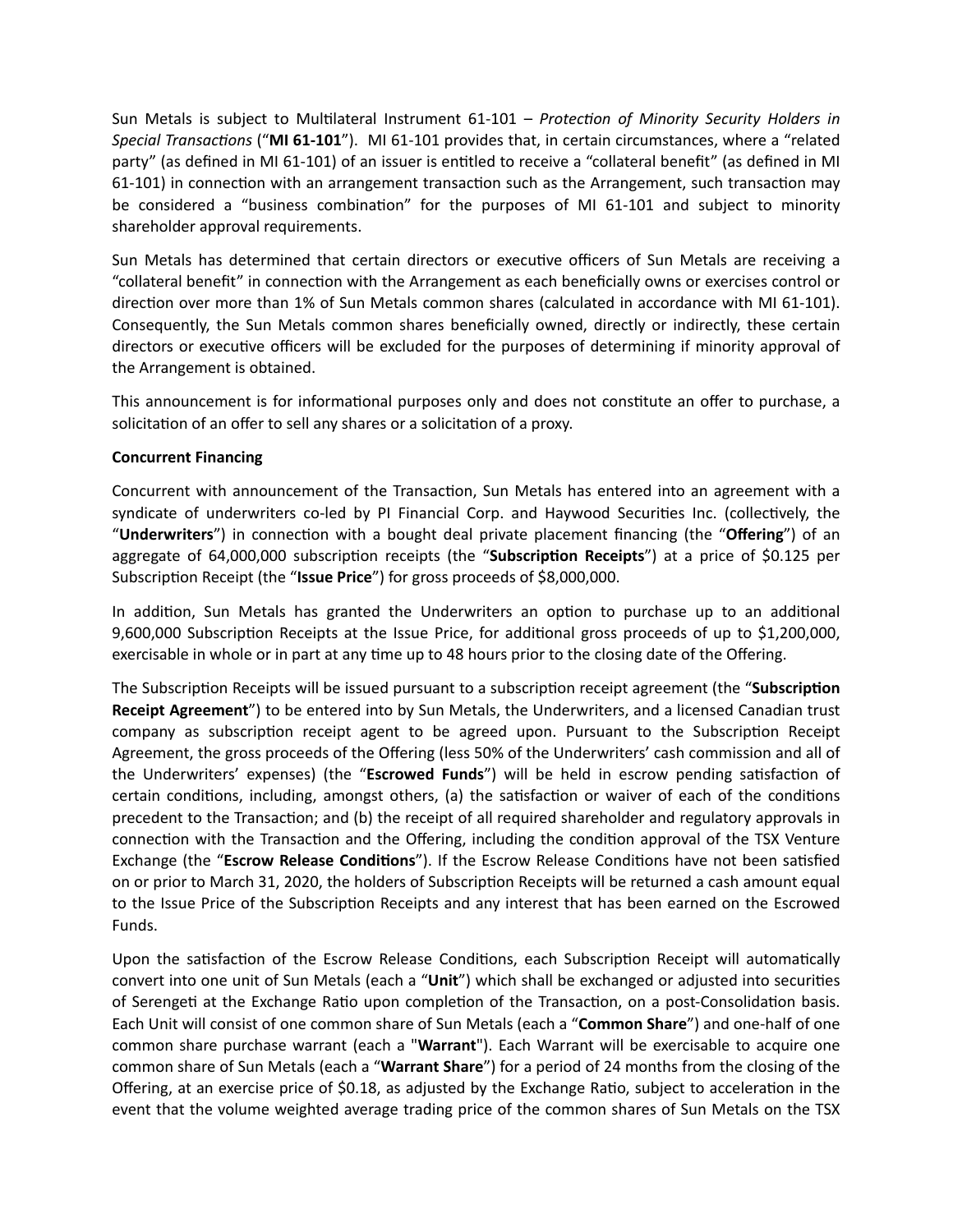Venture Exchange is equal to or greater than \$0.30 (on an exchanged or adjusted basis pursuant to the Arrangement) for 20 consecutive trading days.

Proceeds from the issue and sale of the Subscription Receipts will be used by Sun Metals and Serengeti to advance their collective portfolio of copper-gold exploration and development assets in British Columbia, and for general working capital purposes.

The Subscription Receipts to be issued under the Offering will be offered by way of a private placement in all the provinces of Canada and in the United States on a private placement basis pursuant to exemptions from the registration requirements of the United States Securities Act of 1933, as amended. The Subscription Receipts and the Common Shares, Warrants and Warrant Shares underlying the Subscription Receipts, will be subject to a statutory four-month hold period in accordance with Canadian securities legislation, or until such securities are exchange or adjusted pursuant to the Arrangement.

## **Board Recommendations and Voting Support**

The Arrangement has been unanimously approved by the board of directors of both Serengeti and Sun Metals. Both boards of directors recommend that their respective shareholders and securityholders vote in favour of the Transaction.

All of the directors and officers of Sun Metals, holding in aggregate 14.03% of the issued and outstanding common shares of Sun Metals and 15.24% of the outstanding common shares, options and warrants of Sun Metals, have entered into customary voting support agreements agreeing to vote in favour of the Transaction. All of the directors and officers and several large shareholders of Serengeti, holding in aggregate 27.45% of the issued and outstanding common shares of Serengeti, have similarly entered into customary voting support agreements agreeing to vote in favour of the Transaction.

Haywood Securities Inc. has provided a fairness opinion to the board of directors of Serengeti that, as of the date hereof, and based upon and subject to the assumptions, limitations and qualifications stated therein, the consideration to be paid by the Serengeti to the shareholders of Sun Metals under the Arrangement is fair, from a financial point of view, to Serengeti.

PI Financial Corp. has provided a fairness opinion to the board of directors of Sun Metals that, as of the date hereof, and based upon and subject to the assumption, limitations and qualifications stated therein, the consideration to be received by the shareholders of Sun Metals under the Arrangement is fair, from a financial point of view, to the shareholders of Sun Metals.

# **Advisors and Counsel**

Haywood Securities Inc. is acting as financial advisor and Fasken Martineau DuMoulin LLP is acting as legal counsel to Serengeti.

PI Financial Corp. is acting as financial advisor and Cassels Brock & Blackwell LLP is acting as legal counsel to Sun Metals.

**Qualified Persons**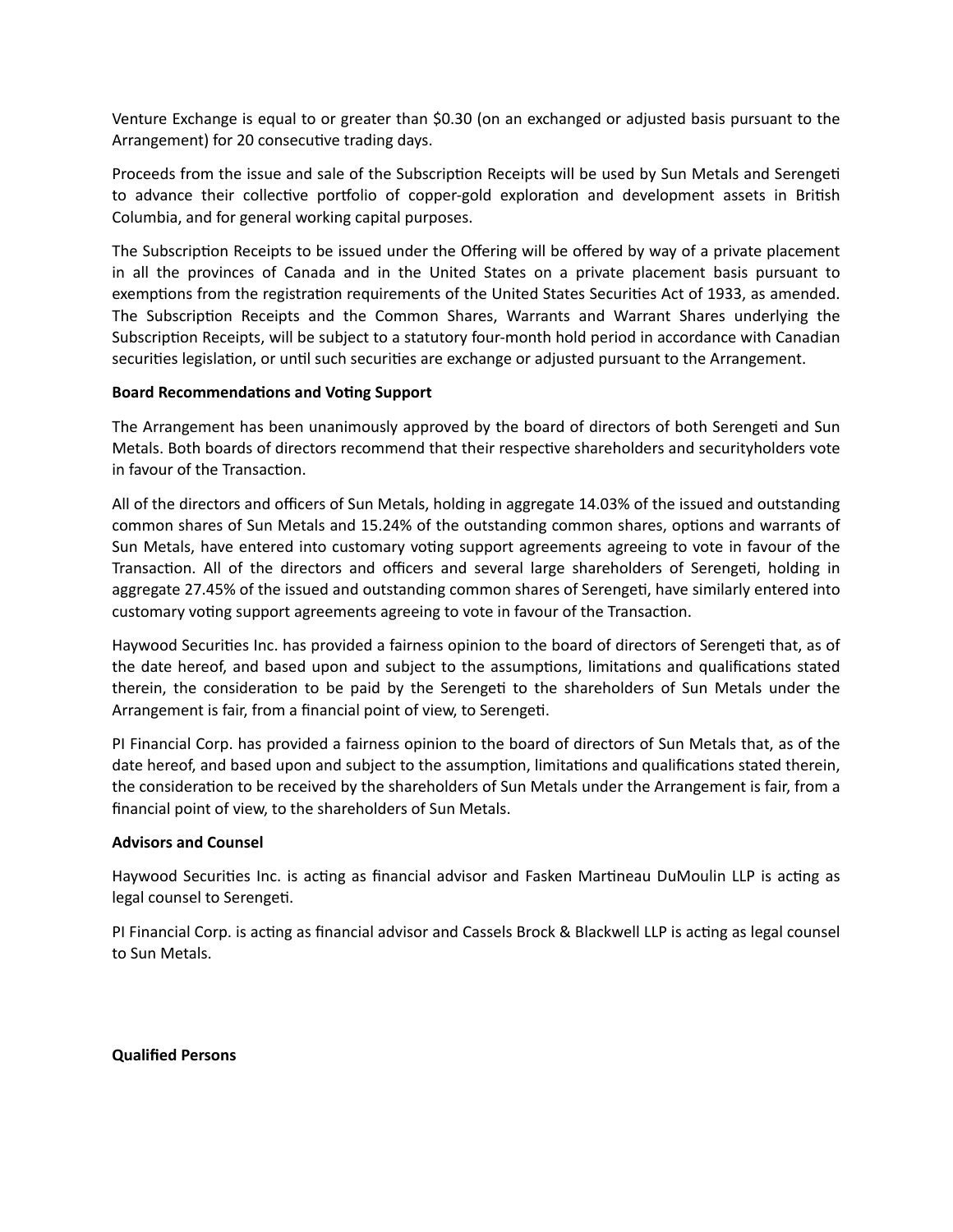Technical aspects of this news release have been reviewed, verified and approved on behalf of Serengeti by Quinn Harper, P.Geo., Chief Geologist of Serengeti, and on behalf of Sun Metals by Ian Neill, P.Geo., Vice President Exploration of Sun Metals, both of whom are qualified persons as defined by National Instrument 43-101 – Standards of Disclosure for Minerals Projects.

#### **About Serengeti**

Serengeti is a mineral exploration company managed by an experienced team of professionals with a solid track record of exploration success. The Company is currently advancing its majority-owned, advanced Kwanika copper-gold project and exploring its extensive portfolio of properties in north-central British Columbia. Additional information can be found on the Company's website at www.serengetiresources.com.

#### **About Sun Metals**

Sun Metals is advancing its 100% owned flagship, high-grade Stardust Project located in north-central British Columbia, Canada. Stardust is a high-grade polymetallic Carbonate Replacement Deposit with a rich history. Sun Metals also owns the Lorraine copper-gold project, and the OK copper-molybdenum project.

## **On Behalf of the Board of Directors of Serengeti Resources Inc.**

*"David W. Moore"* 

President, CEO & Director

# **On Behalf of the Board of Directors of Sun Metals Corp.**

*"Steve Robertson"* 

President, CEO & Director

# For further information, please contact:

| Serengeti Resources Inc.           | Sun Metals Corp.                              |
|------------------------------------|-----------------------------------------------|
| Tel: 604-605-1300                  | Tel: 604-683-7790<br>Email: info@sunmetals.ca |
| Email: info@serengetiresources.com |                                               |

Neither TSX Venture Exchange nor its Regulation Services Provider (as that term is defined in the policies of the TSX Venture Exchange) accepts responsibility for the adequacy or accuracy of this release.

# **Cautionary Statement Regarding Forward Looking Information**

All statements, trend analysis and other information contained in this press release about anticipated future events or results constitute forward-looking statements. Forward-looking statements are often, but not always, identified by the use of words such as "seek", "anticipate", "believe", "plan", "estimate", "expect" and "intend" and statements that an event or result "may", "will", "should", "could" or "might" occur or be achieved and other similar expressions. All statements, other than statements of historical fact, included herein, including, without limitation, statements regarding anticipated benefits of the Transaction, the closing of the Transaction, the Offering, the Kwanika and Stardust (the "Projects"), including anticipated operational synergies between the properties, are forward-looking statements. Although Serengeti and Sun Metals (the "Companies") believe that the expectations reflected in such forward-looking statements and/or information are reasonable,